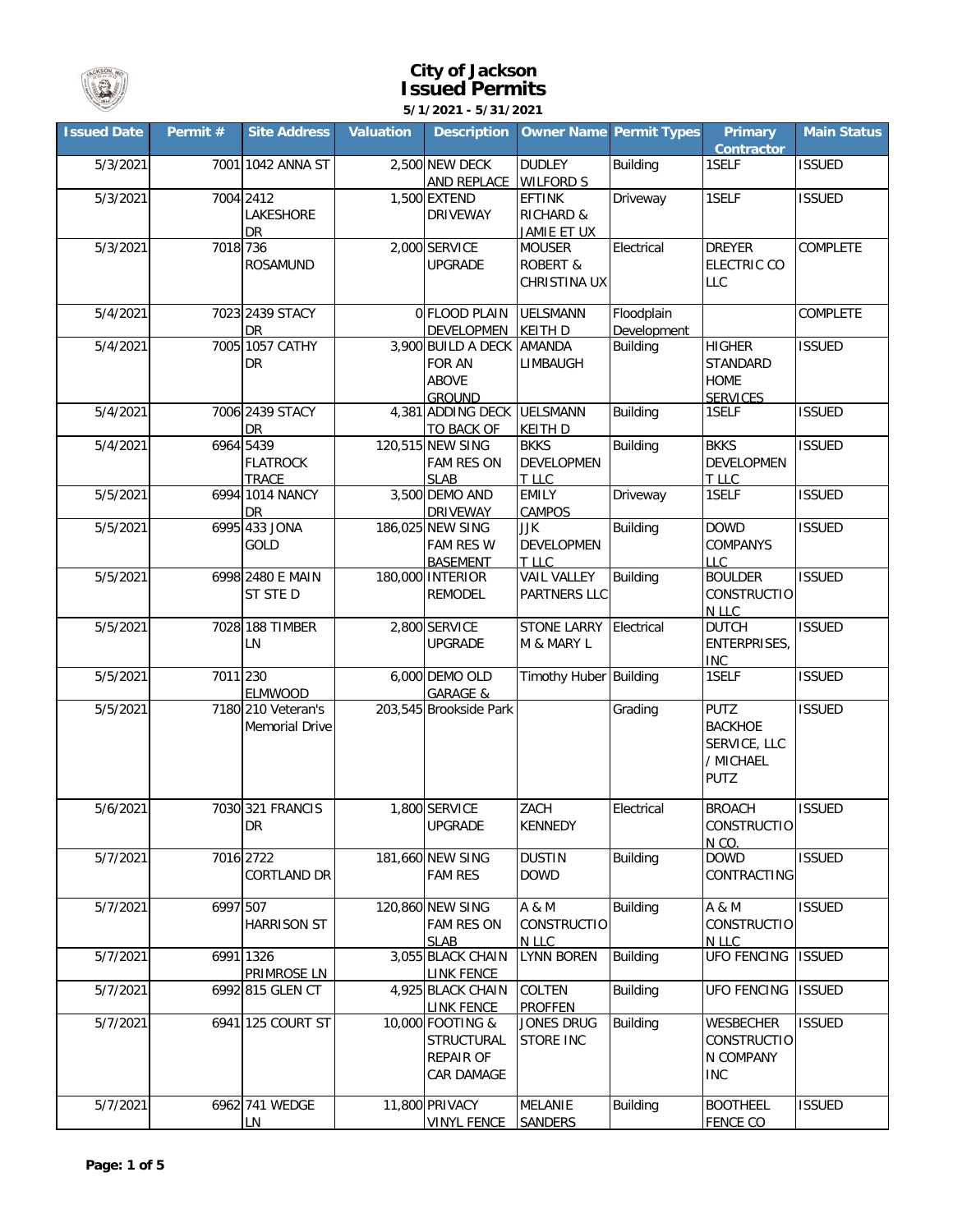| 5/10/2021 | 6996 830 N                           | 100 LEAN-TO               | steven michael Building     |                 | 1SELF          | <b>ISSUED</b> |
|-----------|--------------------------------------|---------------------------|-----------------------------|-----------------|----------------|---------------|
| 5/10/2021 | <b>FARMINGTON</b><br>7040 2530 RIDGE | <b>SHED</b><br>450 MOVING | lucas<br><b>BRAZEL ERIC</b> | Plumbing        | 1SELF          | <b>ISSUED</b> |
|           | <b>RD</b>                            | PLUMBING IN               | & BRAZEL                    |                 |                |               |
|           |                                      | <b>BATHROOM</b>           | <b>BRANDON</b>              |                 |                |               |
| 5/10/2021 | 7041 3504 NICOLE                     | 0 RELOCATE                | <b>GROJEAN</b>              | Excavating      | CITY OF        | <b>ISSUED</b> |
|           |                                      | WATER METER CORY D &      |                             |                 | <b>JACKSON</b> |               |
|           |                                      |                           | CARRIE ANN                  |                 |                |               |
|           |                                      |                           | <b>UX</b>                   |                 |                |               |
| 5/10/2021 | 7042 3505 NICOLE                     | 0 RELOCATE                | <b>MCLEOD</b>               | Excavating      | CITY OF        | <b>ISSUED</b> |
|           |                                      | WATER METER CHRISTY D     |                             |                 | <b>JACKSON</b> |               |
| 5/10/2021 | 7043 3523 DANA                       | 0 RELOCATE                | <b>BARKS</b>                | Excavating      | CITY OF        | <b>ISSUED</b> |
|           |                                      | WATER METER TIMOTHY P &   |                             |                 | <b>JACKSON</b> |               |
|           |                                      |                           | <b>KAREN S UX</b>           |                 |                |               |
|           |                                      |                           |                             |                 |                |               |
| 5/10/2021 | 7044 3534 DANA                       | 0 RELOCATE                | <b>HENDRICKS</b>            | Excavating      | <b>CITY OF</b> | <b>ISSUED</b> |
|           |                                      | WATER METER JOHN B &      |                             |                 | <b>JACKSON</b> |               |
|           |                                      |                           | JOANIE M UX                 |                 |                |               |
|           |                                      |                           |                             |                 |                |               |
| 5/10/2021 | 7045 3535 DANA                       | 0 RELOCATE                | SHAFER ROSE                 | Excavating      | CITY OF        | <b>ISSUED</b> |
|           |                                      | <b>WATER METER M</b>      |                             | Excavating      | <b>JACKSON</b> |               |
| 5/10/2021 | 7046 3547 DANA                       | 0 RELOCATE                | <b>BAKER</b>                |                 | CITY OF        | <b>ISSUED</b> |
|           |                                      | WATER METER RICHARD W &   |                             |                 | <b>JACKSON</b> |               |
|           |                                      |                           | JUDITH M UX                 |                 |                |               |
| 5/10/2021 | 7047 3502 DANA                       | 0 RELOCATE                | <b>SHAFER</b>               | Excavating      | <b>CITY OF</b> | <b>ISSUED</b> |
|           |                                      | WATER METER LARRY R &     |                             |                 | <b>JACKSON</b> |               |
|           |                                      |                           | CRYSTAL G UX                |                 |                |               |
|           |                                      |                           |                             |                 |                |               |
| 5/10/2021 | 7048 3522 DANA                       | 0 RELOCATE                | <b>MOORE</b>                | Excavating      | CITY OF        | <b>ISSUED</b> |
|           |                                      | WATER METER THOMAS L JR   |                             |                 | <b>JACKSON</b> |               |
|           |                                      |                           | & PETERS                    |                 |                |               |
|           |                                      |                           | <b>JULIE G</b>              |                 |                |               |
| 5/10/2021 | 7049 3575 LEMING                     | 0 RELOCATE                | <b>BENING</b>               | Excavating      | <b>CITY OF</b> | <b>ISSUED</b> |
|           |                                      | <b>WATER METER TAMMY</b>  |                             |                 | <b>JACKSON</b> |               |
| 5/10/2021 | 7050 3589 LEMING                     | 0 RELOCATE                | CARR                        | Excavating      | CITY OF        | <b>ISSUED</b> |
|           |                                      | WATER METER STEPHEN R &   |                             |                 | <b>JACKSON</b> |               |
|           |                                      |                           | <b>KAREN A UX</b>           |                 |                |               |
|           | 7051 2655                            | 0 RELOCATE                |                             |                 |                |               |
| 5/10/2021 | <b>BRITTANY</b>                      |                           | LAMBERT                     | <b>Building</b> |                | <b>ISSUED</b> |
|           |                                      | WATER METER MICHAEL L &   |                             |                 |                |               |
|           |                                      |                           | <b>VERONA M UX</b>          |                 |                |               |
| 5/10/2021 | 7052 3500 LEMING                     | 0 RELOCATE                | <b>TINSLEY</b>              | Excavating      | <b>CITY OF</b> | <b>ISSUED</b> |
|           |                                      | WATER METER JEFFREY W &   |                             |                 | <b>JACKSON</b> |               |
|           |                                      |                           | CHRISTIE C                  |                 |                |               |
|           |                                      |                           | <b>UX</b>                   |                 |                |               |
| 5/10/2021 | 7053 3550 NICOLE                     | 0 RELOCATE                | JEREMY &                    | Excavating      | CITY OF        | <b>ISSUED</b> |
|           |                                      | <b>WATER METER NICOLE</b> |                             |                 | <b>JACKSON</b> |               |
|           |                                      |                           | <b>ROWLAND</b>              |                 |                |               |
| 5/10/2021 | 7054 3541 NICOLE                     | 0 RELOCATE                | <b>JENNINGS</b>             | Excavating      | <b>CITY OF</b> | <b>ISSUED</b> |
|           |                                      | WATER METER HOWARD R &    |                             |                 | <b>JACKSON</b> |               |
|           |                                      |                           | MARGARET A                  |                 |                |               |
|           |                                      |                           | UX                          |                 |                |               |
|           |                                      |                           |                             |                 |                |               |
| 5/10/2021 | 7055 3529 NICOLE                     | 0 RELOCATE                | <b>TREJO</b>                | Excavating      | CITY OF        | <b>ISSUED</b> |
|           |                                      | WATER METER ANTONIO &     |                             |                 | <b>JACKSON</b> |               |
|           |                                      |                           | <b>DELIA UX</b>             |                 |                |               |
| 5/10/2021 | 7056 3524 NICOLE                     | 0 RELOCATE                | CARNEY                      | Excavating      | CITY OF        | <b>ISSUED</b> |
|           |                                      | WATER METER ROGER C &     |                             |                 | <b>JACKSON</b> |               |
|           |                                      |                           | BEVERLY A UX                |                 |                |               |
| 5/10/2021 | 7057 3575 DANA                       | 0 RELOCATE                |                             | Excavating      |                | <b>ISSUED</b> |
| 5/10/2021 | 7058 3575 DANA                       | 0 RELOCATE                | <b>BENING</b>               | Excavating      | CITY OF        | <b>ISSUED</b> |
|           |                                      | WATER METER TAMMY         |                             |                 | <b>JACKSON</b> |               |
|           |                                      |                           |                             |                 |                |               |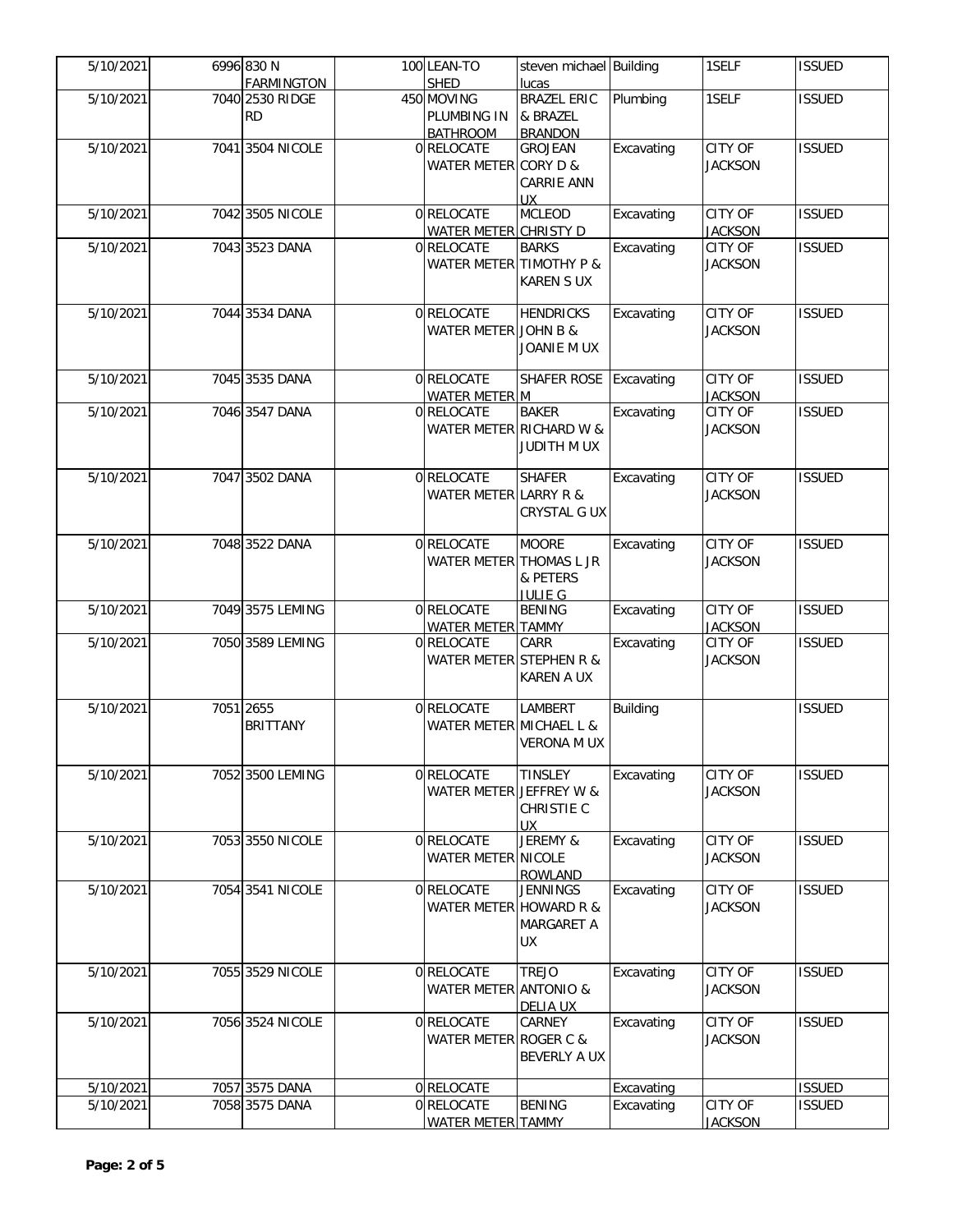| 5/10/2021             |          | 7059 1515                                    | 0 FIRE                                                | <b>RUSS WILEY</b>                                                          | Excavating         | <b>CITY OF</b>                                               | <b>ISSUED</b>   |
|-----------------------|----------|----------------------------------------------|-------------------------------------------------------|----------------------------------------------------------------------------|--------------------|--------------------------------------------------------------|-----------------|
| $\frac{1}{5/10/2021}$ |          | KIMBELAND<br>7060 2647 NICOLE                | <b>HYDRANT</b><br>0 RELOCATE                          | <b>KARAVADIA</b>                                                           | Excavating         | <b>JACKSON</b><br>CITY OF                                    | <b>ISSUED</b>   |
|                       |          |                                              | WATER METER SHANTILAL &                               | <b>KANALK LATA</b>                                                         |                    | <b>JACKSON</b>                                               |                 |
| 5/11/2021             |          | 7038 1715 OLD<br>CAPE RD                     | 11,800 ROOF TOP<br><b>SOLAR</b><br><b>PANNELS</b>     | UХ<br><b>HAROLD</b><br>PALMER &<br>RONDA JONES                             | Electrical         | <b>BARRETT</b><br><b>SOLAR</b>                               | <b>ISSUED</b>   |
| 5/11/2021             |          | 7012 917 E MAIN ST                           | 2,000 WOOD                                            | Jared Essner                                                               | <b>Building</b>    | 1SELF                                                        | <b>ISSUED</b>   |
| 5/12/2021             |          | 7019 175 TIMBER<br>LN                        | 3,200 REPLACE<br><b>DRIVEWAY</b>                      | <b>MANTZ</b><br>SHARON                                                     | Driveway           | <b>WIGGINS</b><br>CONCRETE,<br><b>TRAVIS</b>                 | <b>ISSUED</b>   |
| 5/12/2021             | 6987 736 | <b>STRAWBERRY</b><br>LN                      | 4,000 ABOVE<br><b>GROUND</b><br>POOL                  | <b>JACOBS</b><br>DONALD E III<br>& REBECCA R<br>ET UX                      | <b>Building</b>    | <b>ROOM MATES</b>                                            | <b>COMPLETE</b> |
| 5/12/2021             |          | 6989 1435<br><b>NORMANDY</b><br>LN           | 5,000 ABOVE<br><b>GROUND</b><br><b>POOL</b>           | Zach & Shalen Building<br><b>Brooks</b>                                    |                    | <b>ROOM MATES</b>                                            | <b>ISSUED</b>   |
| 5/12/2021             |          | 7039 358 E<br><b>DEERWOOD</b>                | 1,700 TRIANGULAR<br>PLATFORM 20" POINT<br><b>TALL</b> | CONNECTION<br><b>CHURCH</b>                                                | <b>Building</b>    | 1SELF                                                        | <b>ISSUED</b>   |
| 5/12/2021             |          | 7063 729 OLIVE ST                            | 1,100 SERVICE<br><b>UPGRADE</b>                       | <b>BIRI WALTER</b><br>& DONNA                                              | Electrical         | MSI ELECTRIC COMPLETE<br><b>INC</b>                          |                 |
| 5/13/2021             |          | 7064 1306<br>ROSEBUD DR                      | 5,300 DECK AROUND STRAEDEY<br>POOL                    | PAUL A &<br><b>BRIDGET UX</b>                                              | <b>Building</b>    | 1SELF                                                        | <b>ISSUED</b>   |
| 5/13/2021             |          | 7032 3051 E<br><b>JACKSON</b><br><b>BLVD</b> | 15,000 TEMPORARY<br>WALL WITH<br><b>DOOR</b>          | WAL-MART<br><b>REAL ESTATE</b><br><b>BUSINESS</b><br><b>TRUST</b>          | <b>Building</b>    |                                                              | <b>PENDING</b>  |
| 5/13/2021             |          | 7017 2500<br><b>CORTLAND DR</b>              | 158,210 NEW SING<br><b>FAM RES</b>                    | <b>DUSTIN</b><br><b>DOWD</b>                                               | <b>Building</b>    | <b>DOWD</b><br>CONTRACTING                                   | <b>ISSUED</b>   |
| 5/17/2021             |          | 7015 504 NELLIE ST                           | 3,900 PRIVACY<br><b>FENCE</b>                         | <b>PAINTED</b><br>PONY LLC                                                 | Building           | <b>BOOTHEEL</b><br><b>FENCE CO</b>                           | <b>ISSUED</b>   |
| 5/17/2021             |          | 6916 2130 E<br><b>JACKSON</b>                | 0 REQUEST FOR ST FRANCIS<br>A SPECIAL                 | <b>MEDICAL</b>                                                             | Conditional<br>Use |                                                              | <b>COMPLETE</b> |
| 5/17/2021             |          | 7035 2130 RIPKEN<br>WAY                      | 8,800 VINYL FENCE                                     | <b>NORMAN</b><br><b>ROBERT</b>                                             | <b>Building</b>    | <b>BOOTHEEL</b><br><b>FENCE CO</b>                           | <b>ISSUED</b>   |
| 5/17/2021             |          | 7036 417 HIGH ST                             | 8,650 WOOD<br>PRIVACY &<br><b>BLACK CHAIN</b>         | <b>TREVOR &amp;</b><br>SHELBY ALLEE                                        | <b>Building</b>    | <b>BOOTHEEL</b><br><b>FENCE CO</b>                           | <b>ISSUED</b>   |
| 5/17/2021             |          | 7037 1610<br><b>CHEROKEE</b>                 | 8,100 ALUMINUM<br><b>FENCE</b>                        | LAWRENCE &<br><b>TINA BILL</b>                                             | <b>Building</b>    | <b>BOOTHEEL</b><br><b>FENCE CO</b>                           | <b>ISSUED</b>   |
| 5/17/2021             |          | 7071 2415<br><b>BAINBRIDGE</b><br><b>RD</b>  | 14,625 BLACK CHAIN<br><b>LINK FENCE</b>               | BETTY &<br><b>ROBERT</b><br><b>DAUGHERTY</b>                               | <b>Building</b>    | <b>BOOTHEEL</b><br><b>FENCE CO</b>                           | <b>ISSUED</b>   |
| 5/18/2021             |          | 7077 1025 S<br><b>FARMINGTON</b>             | 0 MOVING<br><b>FENCE</b>                              | CITY OF<br><b>JACKSON</b>                                                  | <b>Building</b>    | <b>UFO FENCING</b>                                           | <b>ISSUED</b>   |
| 5/18/2021             |          | 7080 906 E<br><b>JEFFERSON</b>               | 1,000 SEWER<br>REPAIR                                 | AUFDENBERG<br><b>BECKY</b>                                                 | Plumbing           | NIP KELLEY<br><b>EQUIPMENT</b><br>CO INC.                    | <b>ISSUED</b>   |
| 5/18/2021             |          | 7081 408 DONALD<br>ST <sub>N</sub>           | 1,800 ELECTRIC<br><b>SERVICE</b><br><b>UPGRADE</b>    | <b>THOMPSON</b><br><b>BRIAN LYNN &amp;</b><br><b>THOMPSON</b><br>TABITHA A | Electrical         | <b>MISSIONAIR</b><br>POWER &<br>LIGHT / JEFF<br><b>SMITH</b> | <b>ISSUED</b>   |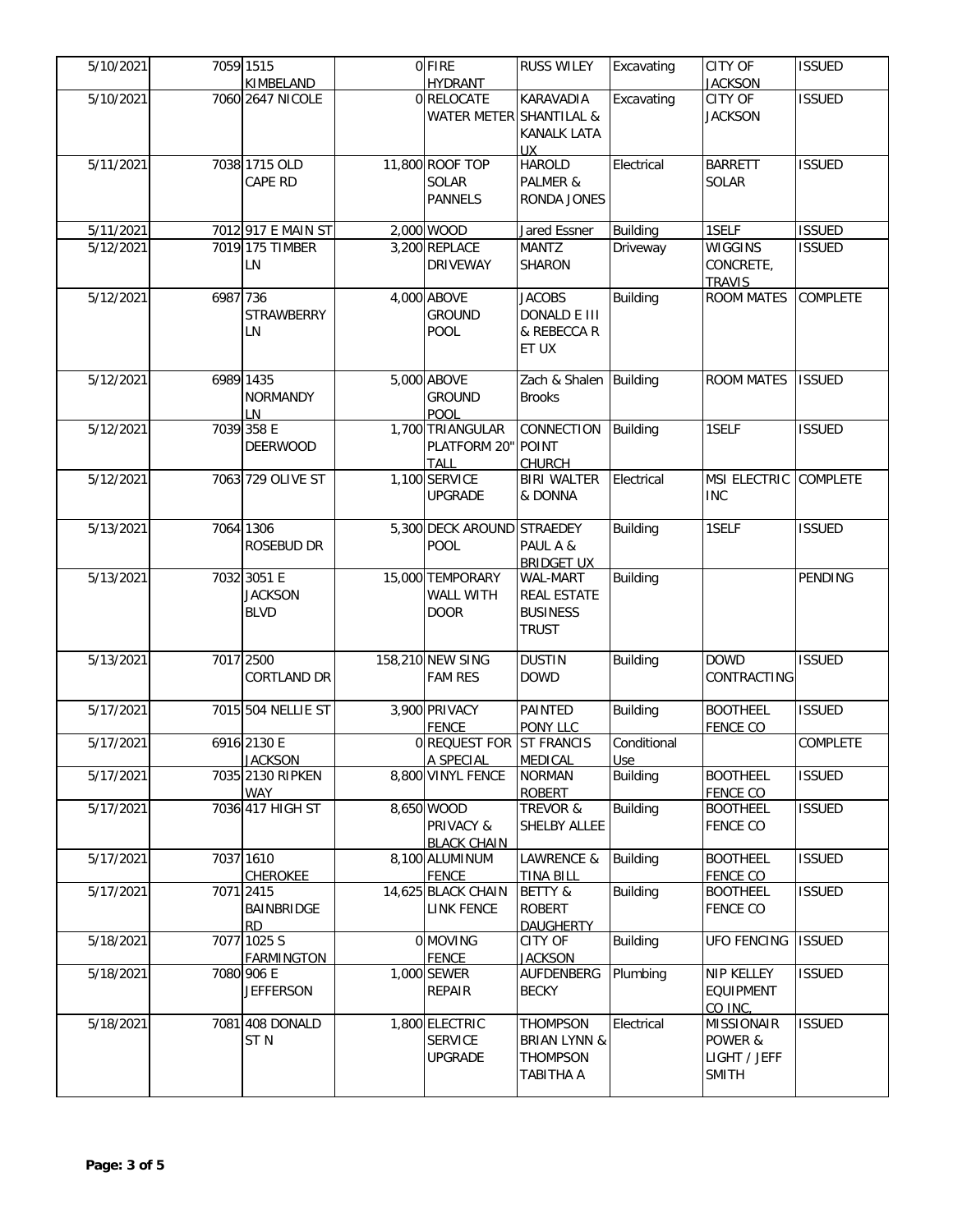| 5/19/2021 |          | 7069 629 DONNA<br><b>DR</b>                  |             | 3,500 DECK                                                    | <b>BOHNERT</b><br>JAMES R &<br>TAMARA D UX         | <b>Building</b> | 1SELF                                                   | <b>ISSUED</b> |
|-----------|----------|----------------------------------------------|-------------|---------------------------------------------------------------|----------------------------------------------------|-----------------|---------------------------------------------------------|---------------|
| 5/19/2021 |          | 7070 815 ANDREW<br>ST                        |             | 700 FENCE                                                     | <b>CALVIN A</b><br><b>BROZ</b>                     | <b>Building</b> | 1SELF                                                   | <b>ISSUED</b> |
| 5/20/2021 |          | 7083 209 N BAST                              |             | 500 UPGRADE<br><b>ELECTRIC</b>                                | <b>KIRSTEN</b><br><b>HALTER</b>                    | Electrical      | 1SELF                                                   | <b>ISSUED</b> |
| 5/20/2021 |          | 7084 1610<br><b>CHEROKEE</b>                 |             | 1,000 MOVING ELEC<br><b>AND WATER</b>                         | <b>LAWRENCE &amp;</b><br><b>TINA BILL</b>          | Electrical      | 1SELF                                                   | <b>ISSUED</b> |
| 5/20/2021 |          | 7085 2705 HILLTOP                            |             | 1,600 REPAIR/REPLA WICKS<br>CE WATER<br>LINE                  | <b>PROPERTIES</b><br><b>LLC</b>                    | Plumbing        | <b>OBERMANN</b><br><b>HEATING &amp;</b><br>PLUMBING LLC | <b>ISSUED</b> |
| 5/20/2021 | 7079 801 | STONEYLEDGE                                  |             | 1,000 RUNNING<br><b>ELEC TO ROCK JACKSON</b><br><b>GARDEN</b> | <b>CITY OF</b>                                     | Electrical      | MSI ELECTRIC ISSUED<br><b>INC</b>                       |               |
| 5/20/2021 |          | 7031 1610<br><b>CHEROKEE ST</b>              |             | 15,000 ABOVE<br><b>GROUND</b>                                 | LAWRENCE &<br><b>TINA BILL</b>                     | <b>Building</b> |                                                         | <b>ISSUED</b> |
| 5/21/2021 |          | 7025 814 N<br><b>FARMINGTON</b>              |             | 2,200 EXTEND<br><b>DRIVEWAY</b>                               | <b>KRISTEN M</b><br><b>WATKINS</b>                 | Driveway        | 1SELF                                                   | <b>ISSUED</b> |
| 5/21/2021 |          | 7007 957 W<br>INDEPENDENC<br><b>E LOT 30</b> |             | 3,500 FRAMING,<br>ADD DOOR, &<br>ELECTRICAL                   | <b>BALSMAN</b><br><b>ENTERPRISES</b><br><b>LLC</b> | <b>Building</b> | 1SELF                                                   | <b>ISSUED</b> |
| 5/21/2021 |          | 7076 829 EAGLE DR                            |             | 2,600 REPLACE PART TURNBOW<br>OF DRIVEWAY<br>AND ADD<br>PATIO | MICHAEL K &<br>ELIZABETH A<br><b>UX</b>            | Driveway        | 1SELF                                                   | <b>ISSUED</b> |
| 5/21/2021 |          | 7091 957 W<br>INDEPENDENC<br>E#17            |             | 700 SERVICE<br><b>UPGRADE LOT</b><br>#17                      | <b>BALSMAN</b><br><b>ENTERPRISES</b><br><b>LLC</b> | Electrical      | 1SELF                                                   | <b>ISSUED</b> |
| 5/21/2021 |          | 7092 3097 PRAIRIE<br><b>VIEW TRL</b>         |             | <b>OINSTALL</b><br>WATER METER UNLIMITED                      | J & J                                              | Excavating      | <b>CITY OF</b><br><b>JACKSON</b>                        | <b>ISSUED</b> |
| 5/21/2021 |          | 7093 3088 PRAIRIE<br><b>VIEW TRL</b>         |             | 0 INSTALL<br>WATER METER HOMES ANM                            | PINNACLE<br>LLC                                    |                 | CITY OF<br><b>JACKSON</b>                               | <b>ISSUED</b> |
| 5/21/2021 | 7094 607 | <b>GREENSFERRY</b>                           |             | 0 RELOCATE<br>WATER METER DANIEL D &                          | <b>SHORES</b><br>LISA R ET UX                      | Excavating      | CITY OF<br><b>JACKSON</b>                               | <b>ISSUED</b> |
| 5/21/2021 |          | 7095 2607<br><b>BRITTANY</b>                 |             | 0 RELOCATE<br>WATER METER RUSSELL W &                         | <b>POLEN</b><br><b>VELMA M UX</b>                  | Excavating      | <b>CITY OF</b><br><b>JACKSON</b>                        | <b>ISSUED</b> |
| 5/21/2021 |          | 7096 2541<br><b>BRITTANY</b>                 |             | 0 RELOCATE<br>WATER METER NICHOLAS J                          | FERNANDEZ<br>WATTS &<br><b>CLAUDIA P E</b>         | Excavating      | CITY OF<br><b>JACKSON</b>                               | <b>ISSUED</b> |
| 5/21/2021 |          | 7097 2523<br><b>BRITTANY</b>                 |             | 0 RELOCATE<br><b>WATER METER</b>                              | <b>ERIN RESSLER Excavating</b>                     |                 | CITY OF<br><b>JACKSON</b>                               | <b>ISSUED</b> |
| 5/21/2021 |          | 7098 2436<br><b>BRITTANY</b>                 |             | 0 RELOCATE<br>WATER METER RICHARD G &                         | <b>BAZZELL</b><br>LINDA D                          | Excavating      | CITY OF<br><b>JACKSON</b>                               | <b>ISSUED</b> |
| 5/21/2021 |          | 7099 722 W<br><b>DEERWOOD</b>                |             | 0 INSTALL<br>WATER METER NENNINGER                            | <b>JOE &amp; MONA</b>                              | Excavating      | CITY OF<br><b>JACKSON</b>                               | <b>ISSUED</b> |
| 5/24/2021 |          | 6820 2130 E<br><b>JACKSON</b><br><b>BLVD</b> | 88,730 SIGN |                                                               | <b>ST FRANCIS</b><br><b>MEDICAL</b>                | <b>Building</b> | <b>CANEDY SIGN</b><br>& GRAPHICS                        | <b>ISSUED</b> |
| 5/24/2021 |          | 7073 1905 E<br><b>JACKSON</b><br><b>BLVD</b> | 7,000 SIGN  |                                                               | Adult & Teen<br>Challenge Mid<br>America           | Sign            | <b>CANEDY SIGN</b><br>& GRAPHICS                        | <b>ISSUED</b> |